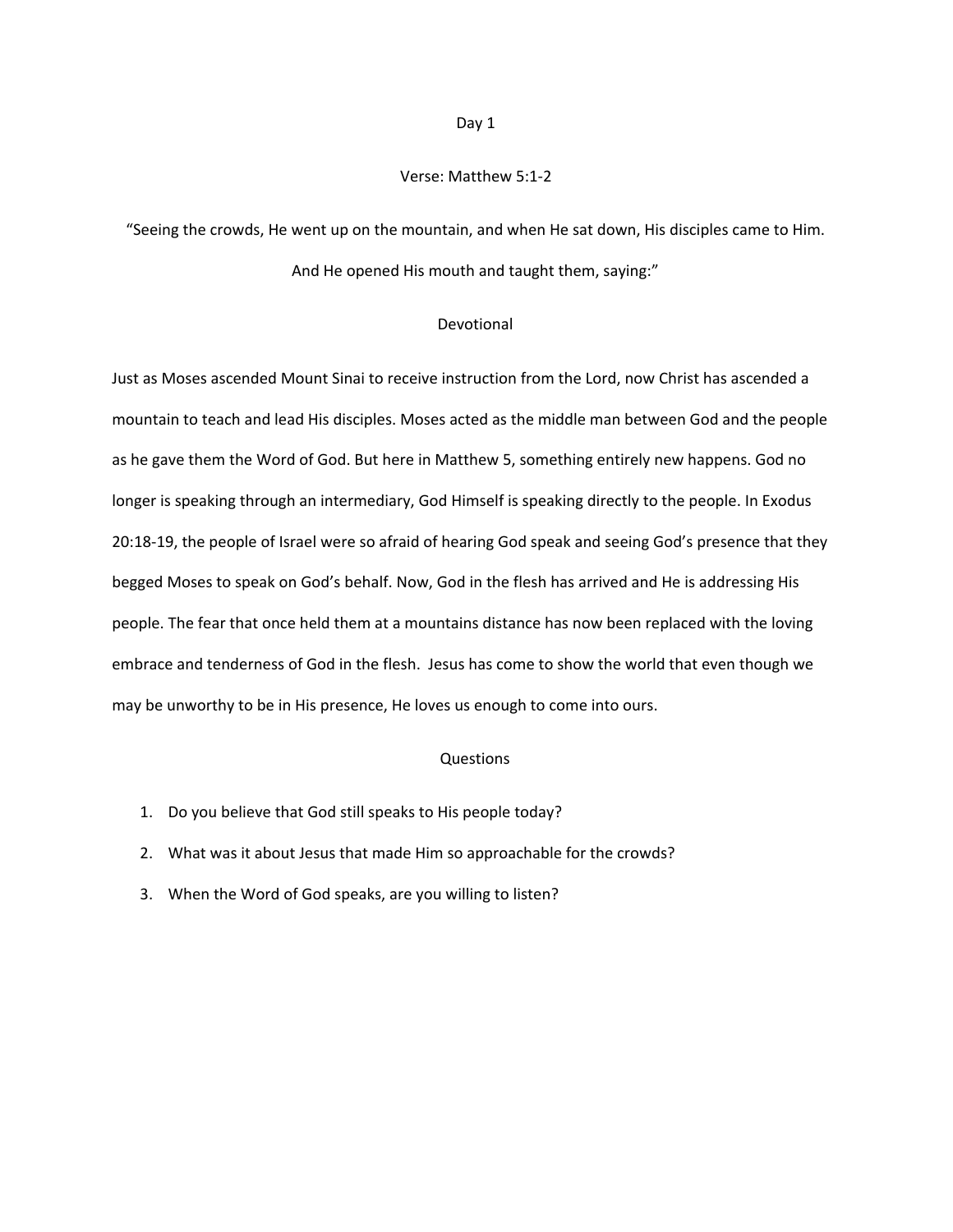# Verse: Matthew 5:3

"Blessed are the poor in spirit, for theirs is the kingdom of heaven."

## **Devotional**

Why does Christ start with this beatitude? Because without this one, none of the other ones can happen. Unless someone is poor in spirit, the kingdom of heaven is not theirs, and if the kingdom is not theirs, that means they have no share in any aspect of the kingdom. Martyn Lloyd Jones explains it incredibly well, "There is, beyond any question, a very definite order in these Beatitudes. Our Lord does not place them in their respective positions haphazardly or accidentally; there is what we may describe as a spiritual logical sequence to be found here. This, of necessity, is the one which must come at the beginning for the good reason that there is no entry into the kingdom of heaven, or the kingdom of God, apart from it. There is no one in the kingdom of God who is not poor in spirit. It is the fundamental characteristic of the Christian and of the citizen of the kingdom of heaven, and all the other characteristics are in a sense the result of this one." If we are not first poor in spirit, how can we do anything else that Christ calls us to do? What it means to be poor in spirit is to see that apart from Christ, we are lacking the spiritual necessities. We acknowledge that we are utterly lost and in despair unless Christ first comes into our lives and saves us. John Stott says, "Thus, to be poor in spirit is to acknowledge our spiritual poverty, indeed our spiritual bankruptcy, before God." If we want to be poor in spirit, we need to recognizing the greatness of our God and seeing how desperately we need Him.

- 1. Why was it so important for Jesus to list this beatitude as the first one?
- 2. Do you think that being poor in spirit has anything to do with physical poverty?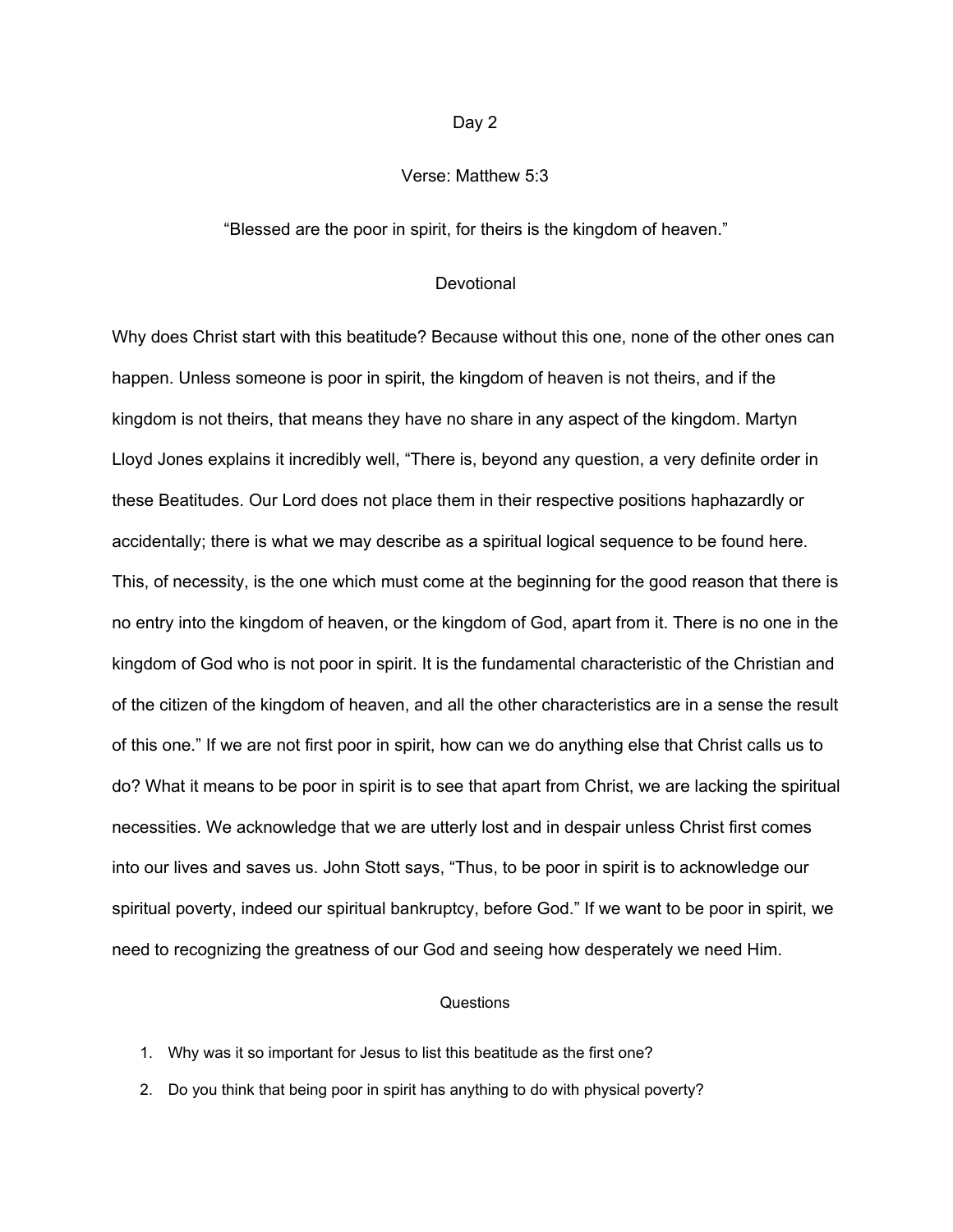# Verse: Matthew 5:4

## "Blessed are those who mourn, for they shall be comforted."

## **Devotional**

While Christ is certainly able and willing to comfort those who are going through the loss of a loved one, that is not entirely what He has in mind in verse 4. What Christ is referring to is mourning over our sin and over evil. When we pray for the earth to be as it is in Heaven, we are asking for the holiness and perfection of Heaven to be with us here and now. Do you hate your sin? Do you despise the evil that Satan has brought into this world? That is what it means to mourn. The Puritan John Owen is known for saying, "be killing sin or it will be killing you." The desire to put sin to death is at the heart of mourning for sin. At the end of verse 4 we get another great promise from the Lord. If the thought of evil and the thought of sin breaks our heart, God Himself will comfort us. Christ is saying to us weep now while the world rejoices but your sorrow will turn to joy. This world is only temporary. The pains and horrors of sin are only going to plague us a little bit longer. Soon we will be in a place of absolute holiness and comfort. If you are a Christian, Christ has called you to stand out. Paul tells us in Romans 12 to hate what is evil and to cling to what is good. Hate the sin that overshadows this world, hate the sin that wants to control your heart, hold tightly to Lord and He will comfort you.

- 1. Does the presence of evil in this world make you long for perfection in the next?
- 2. Do you think that it is easy as a Christian to mourn over the presence of sin in the world?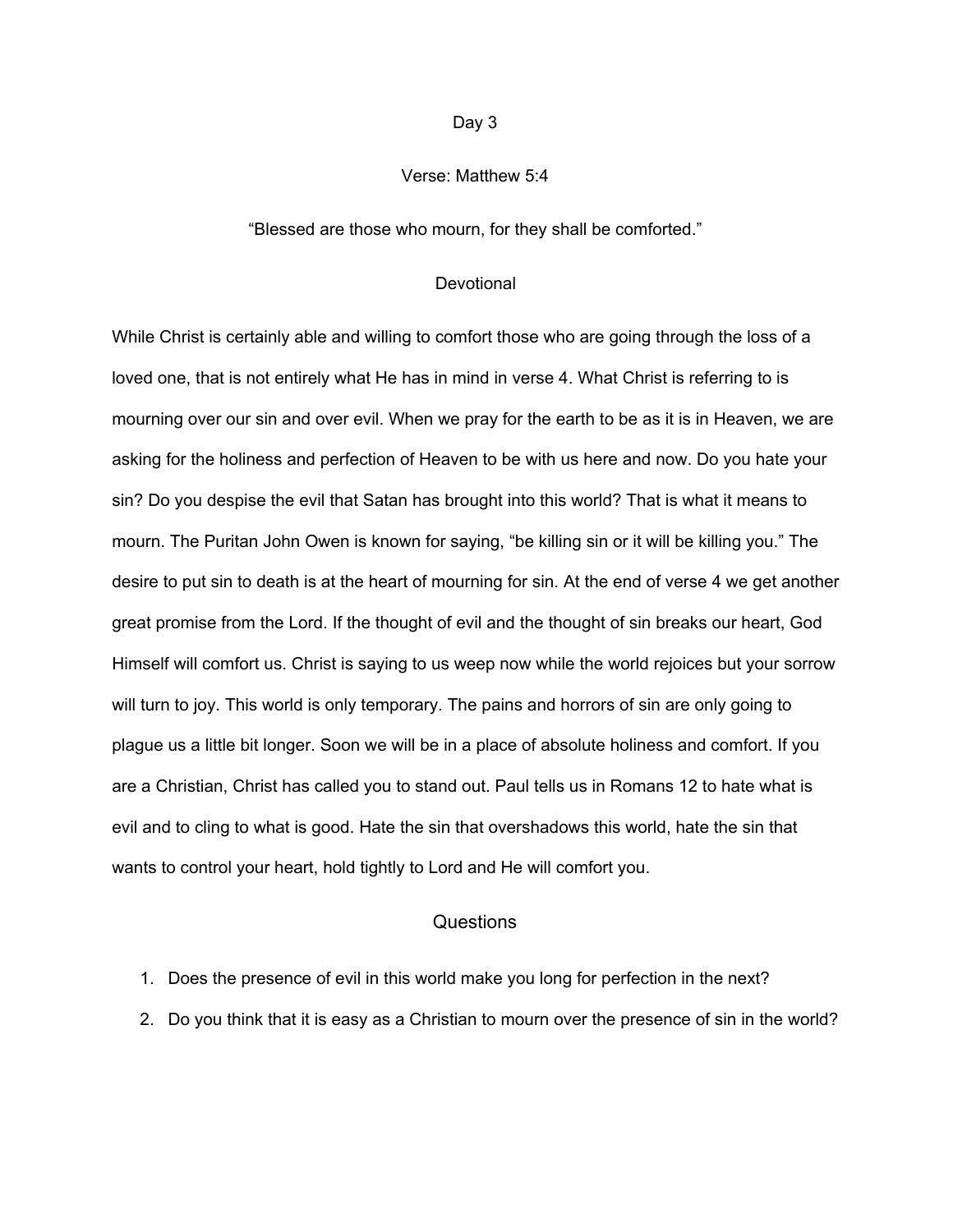## Verse: Matthew 5:5

## "Blessed are the meek, for they shall inherit the earth."

### **Devotional**

When one things of meekness, they usually think of humility. However, when one thinks of leaders, I do not think that they naturally assume that they are humble. So, what does Christ mean in verse 5? What He means is that we as Christians need to have an attitude of humility and submission to the Lord and Christ serves our example of what this looks like carried out. Christ perfectly followed the will of His Father and lived in perfect submission to Him. Like Christ, we need to be people that are self-sacrificial. Christ gave up all the treasures of Heaven so that we might be closer to Him. In Christ, we see a picture of perfect humility. In Philippians 2, Paul gives us the depths of Christ's humility and the reward that came from it. Starting in verse 5, "Have this mind among yourselves, which is yours in Christ Jesus, who, though He was in the form of God, did not count equality with God a thing to be grasped, but emptied Himself, by taking the form of a servant, being born in the likeness of men. But being found in human form, He humbled Himself by becoming obedient to the point of death, even death on a cross. Therefore God has highly exalted Him and bestowed on Him the name that is above every name, so that at the name of Jesus every knee should bow, in heaven and on earth and under the earth, and every tongue confess that Jesus Christ is Lord, to the glory of God the Father." We see the great humility of Christ, the sacrificing, seeking servant-hearted love of Christ set as an example for us to follow.

# Questions

1. Check out Romans 8:16-17 and observe the connection between this beatitude and this verse.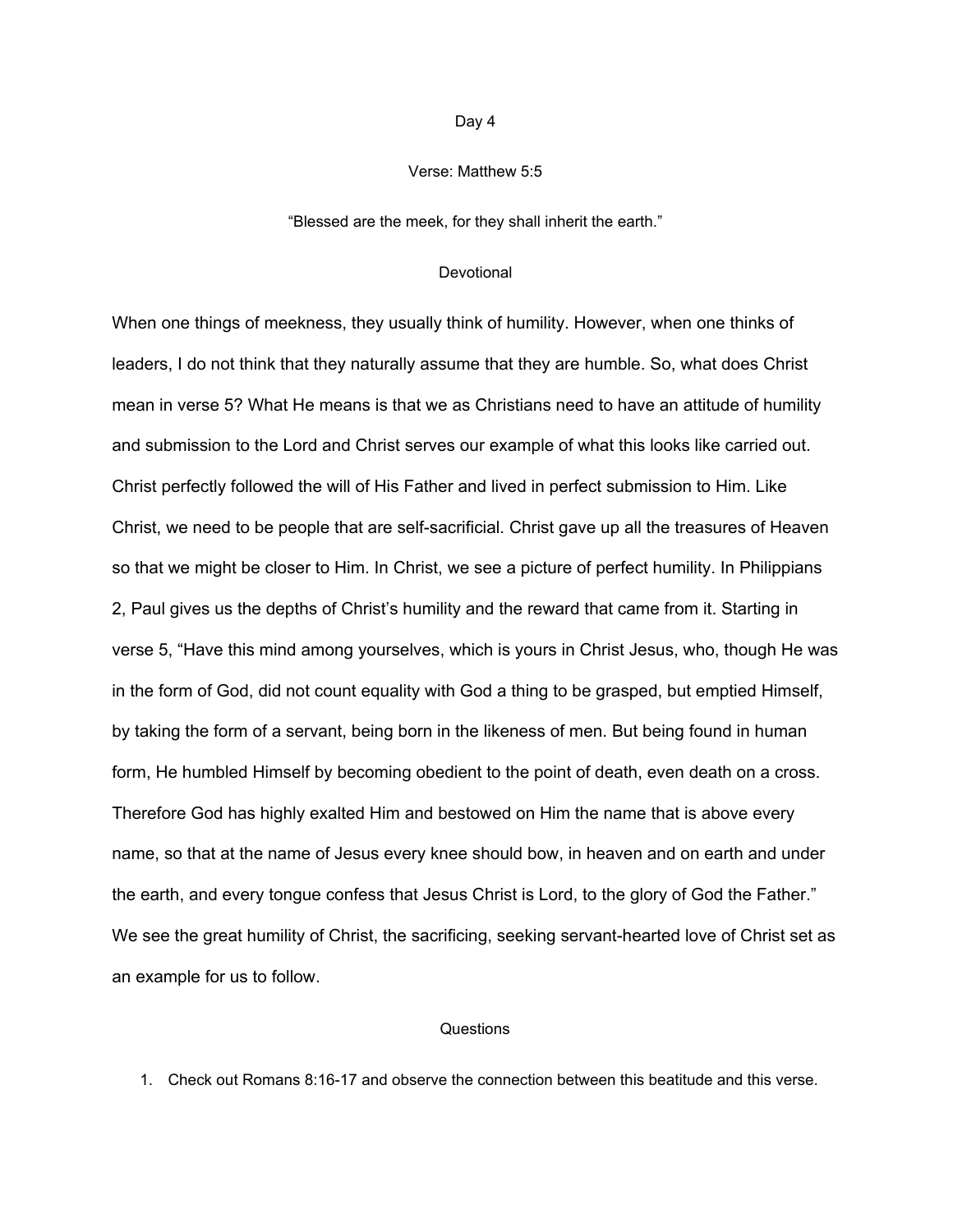## Verse: Matthew 5:6

## "Blessed are those who hunger and thirst for righteousness, for they shall be satisfied."

## **Devotional**

What does Christ mean by blessed are those who hunger and thirst for righteousness? Well it is basically the opposite of verse 4 which says, "blessed are those who mourn, for they shall be comforted." To hunger and thirst for righteousness means to have such a desire to see God glorified that in your eyes, that is the only thing that matters. You have such a love and desire to seek God's righteousness that nothing else in the world matters. If we as Christians are called to mourn for sin, that means to despise evil and to despise sin, then that means that the only thing left for us to do is to love the Lord and His righteousness. Here's what I mean by that: If I as a follower of Christ want nothing more than evil and sin to be gone from the world, what remains? Nothing but the righteousness of God. If we hate evil so much that all we long for is the Lord, then that means that we have such a great hunger and thirst for righteousness. What Christ is telling us is while we are here on Earth, we are called to long for righteousness because we will be completely satisfied later. The fact that that great desire for the Lord is in our hearts is why we can be satisfied now and will ultimately be satisfied later.

- 1. Do you think that if you do well enough with mourning for sin and evil that you will automatically thirst for righteousness? Or do you think that they are 2 different actions?
- 2. Does the promise of satisfaction later make thirsting for righteousness easier?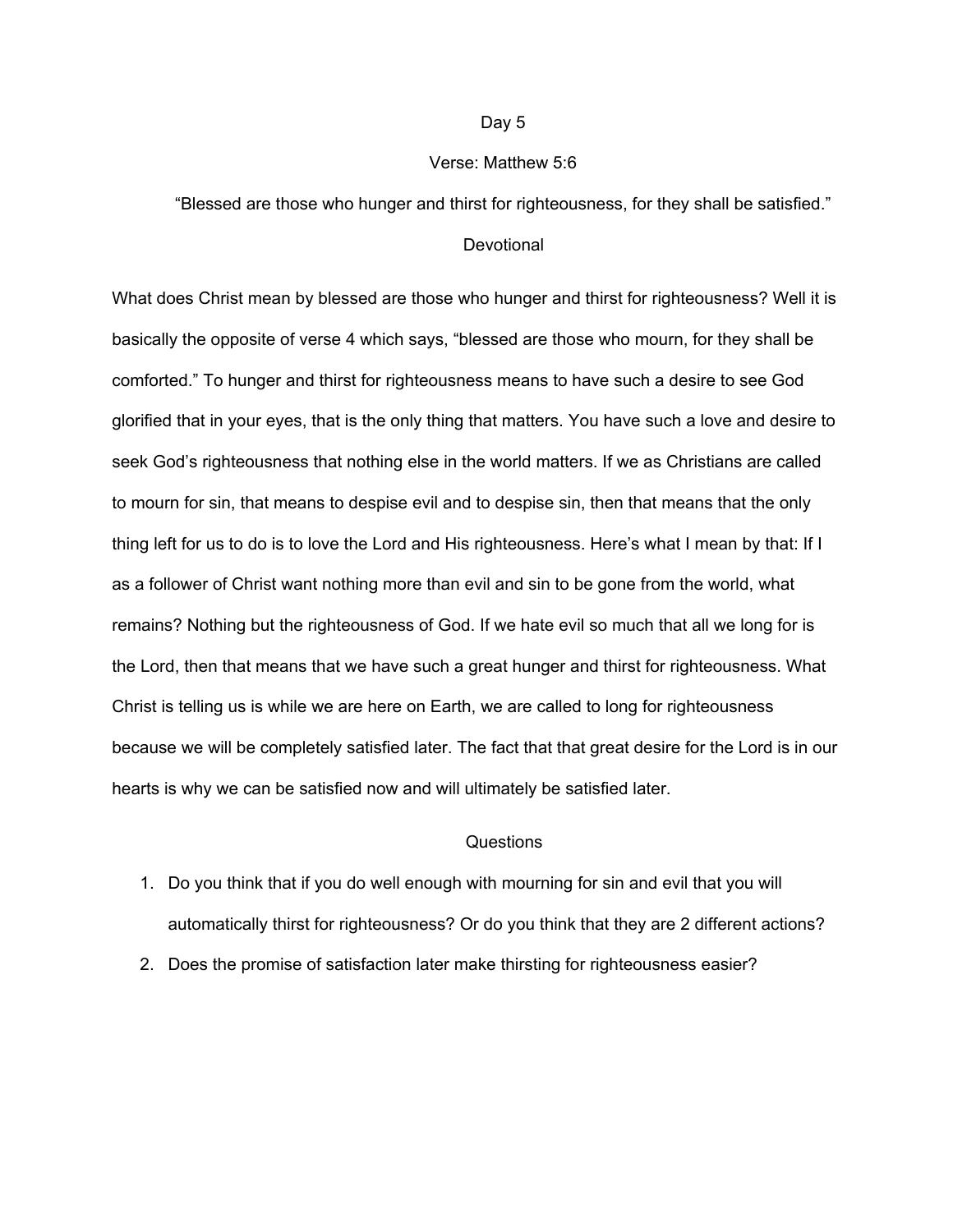# Verse: Matthew 5:7

"Blessed are the merciful, for they shall receive mercy."

## **Devotional**

We have been so greatly blessed by the mercy of God; we have no real choice except to be merciful to others. It's when you stop and think about how merciful God has been towards you that you really start to act in mercy. What are some things that God has done for you that testify to His mercy? What God does; is He never sacrifices holiness for mercy. What I mean by this is that He can't just overlook sin because if He did that, it would be an attack on His holiness. God would fail to be as holy as He is if sin had no consequences. So, while grace deals with the forgiveness of sin, God's mercy deals with the consequences of our sins. You see, God showed mercy to us in our sins but the consequence of doing that was the cross. In order for us to appreciate God's mercy, we need to understand His justice. We serve a just God that does not bend the law in order to make us better. We serve a God that is hard on sin but abounding in mercy, a God that is willing to take on the consequences of our sins by dying on the cross. Because we have received such great mercy, we treat others with mercy. Sinclair Ferguson said, "Being merciful is the natural result of receiving Christ and experiencing the grace of God. If we are not merciful, we cannot have received Christ's mercy, and therefore cannot look forward to receiving His mercy in the last judgment."

- 1. Why is it hard for so many Christians to show mercy?
- 2. When you think about Christians, do you naturally associate mercy with them?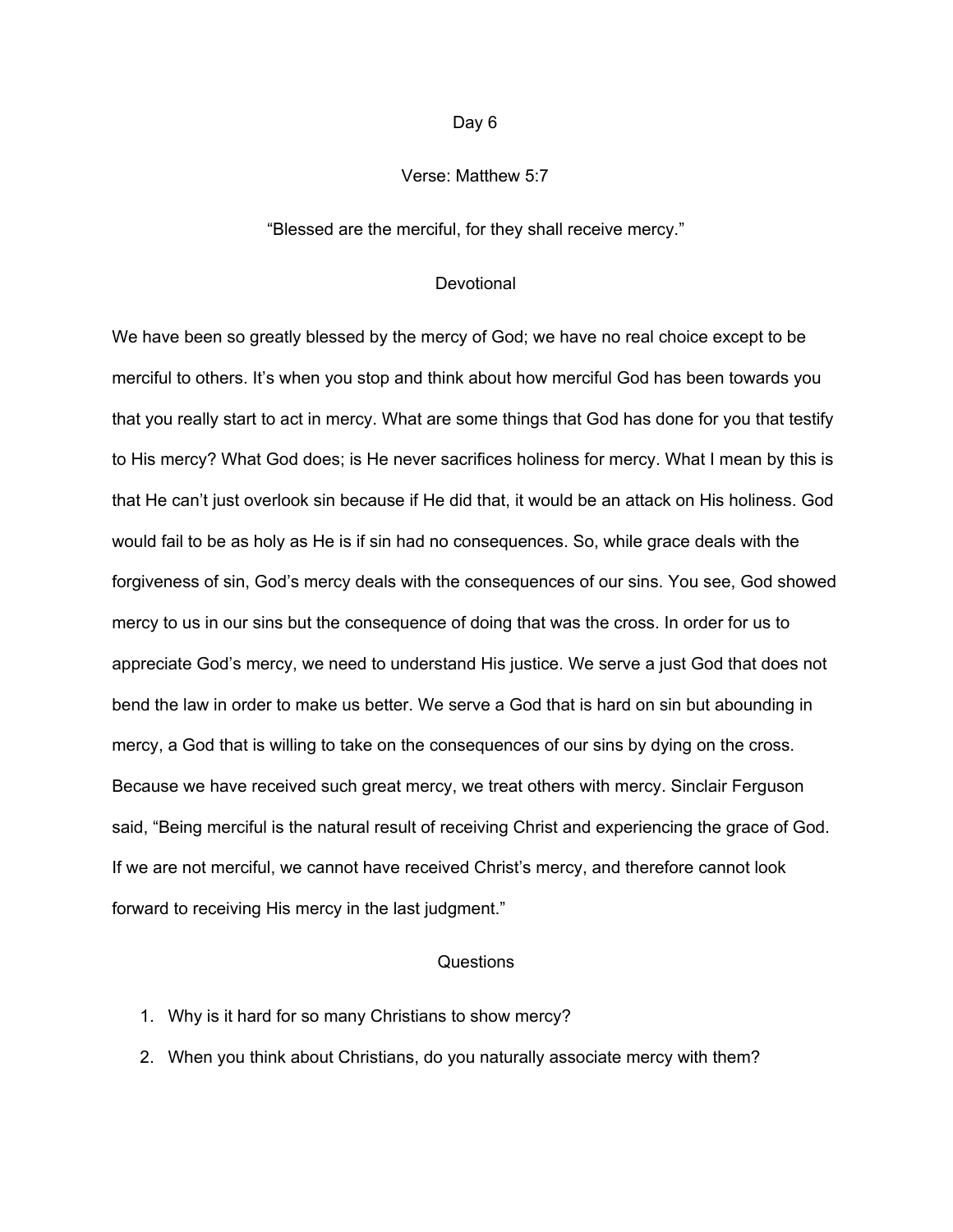## Verse: Matthew 5:8

"Blessed are the pure in heart, for they shall see God."

### Devotional

What does it mean to be pure in heart? Well what Christ is getting at is that we are to be pure internally and not just be physically pure. Back then, the Jewish audience was dealing with the mindset that if you touched a dead body, or were sick, or did something along those lines, you were not clean, or not pure. Christ is saying that it isn't what is outside that makes someone pure, it's what happens on the inside. In all things, we are called to pursue purity. This means that morally, we do all that we can so that we might be pureOne thing that Christ is concerned about is the people that just play church. These are the people that come to church, act like a Christian, but are still a total hypocrite. Terry Johnson says, "One can be present at services Sunday morning and Sunday night and Sunday school. One can attend circles and special services. One can baptize one's children and receive the Lord's supper. One can conduct daily family worship and catechize one's household. In other words, one can do all the things externally that one is supposed to do and yet be utterly unconverted." We can do all that we want to make people think that we are Christians and yet still be separated from Christ because our hearts are not truly in the right place. So, how do we deal with that? It comes down to your heart. If your heart longs for Christ and you pursue the things that bring honor to God, I think you are doing more than just acting out a part. If you despise sin and you are doing all that the previous beatitudes have called Christians to do, I think you are pursuing purity in your heart.

## Questions

1. Reflect on the past 7 days and think about what beatitude has stood out the most to you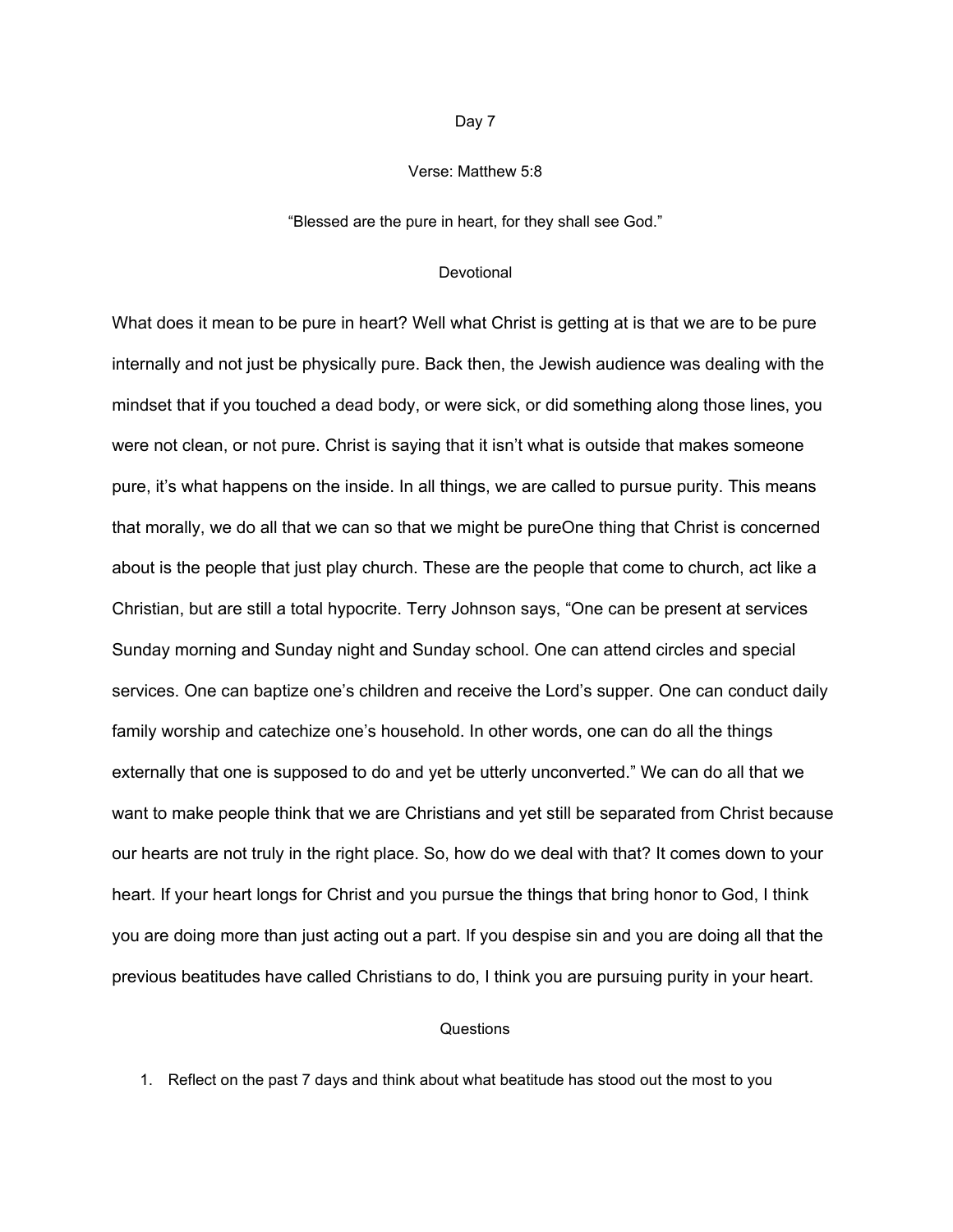## Verse: Matthew 5:9

### "Blessed are the peacemakers, for they shall be called sons of God."

### Devotional

If we have the identity of one who tries to be at peace with everyone and to make peace where it is necessary, then our identity will be seen as children of God. Well, this is probably one of the hardest ones to do because of how naturally quick tempered and defensive we are. But what we see in the life and death of Christ is that He is the ultimate peacemaker. How do we know that Christ is the ultimate peacemaker? Because He made peace with the one thing that on our own, we never will be able to: Death. Colossians 1:20 says that Jesus, "Made peace by the blood of the cross." Now this is an interesting statement. How is their peace in death? Naturally our minds don't gravitate to peace in the bloody murder of a man on the cross. This isn't to say that Christ looked totally at peace, like how some people say that someone looked so peaceful when they passed, as He died because we know that He was in complete and utter agony on the cross. What it means is that at the cost of His blood, Christ was able to secure salvation for believers and made peace between sinful man and holy God. He reconciled us to Himself through His death on the cross. Christ through His death on the cross put to death the hostility that the Father has towards sinners. Through Christ we have access to the Father who has a spirit of peace so if God is a peacemaker, and we are said to be children of God, we also need to be peacemakers.

#### Questions

### 1. How are Christians supposed to be peacemakers?

2. What are some ways that you can rejoice in the peace that comes from God?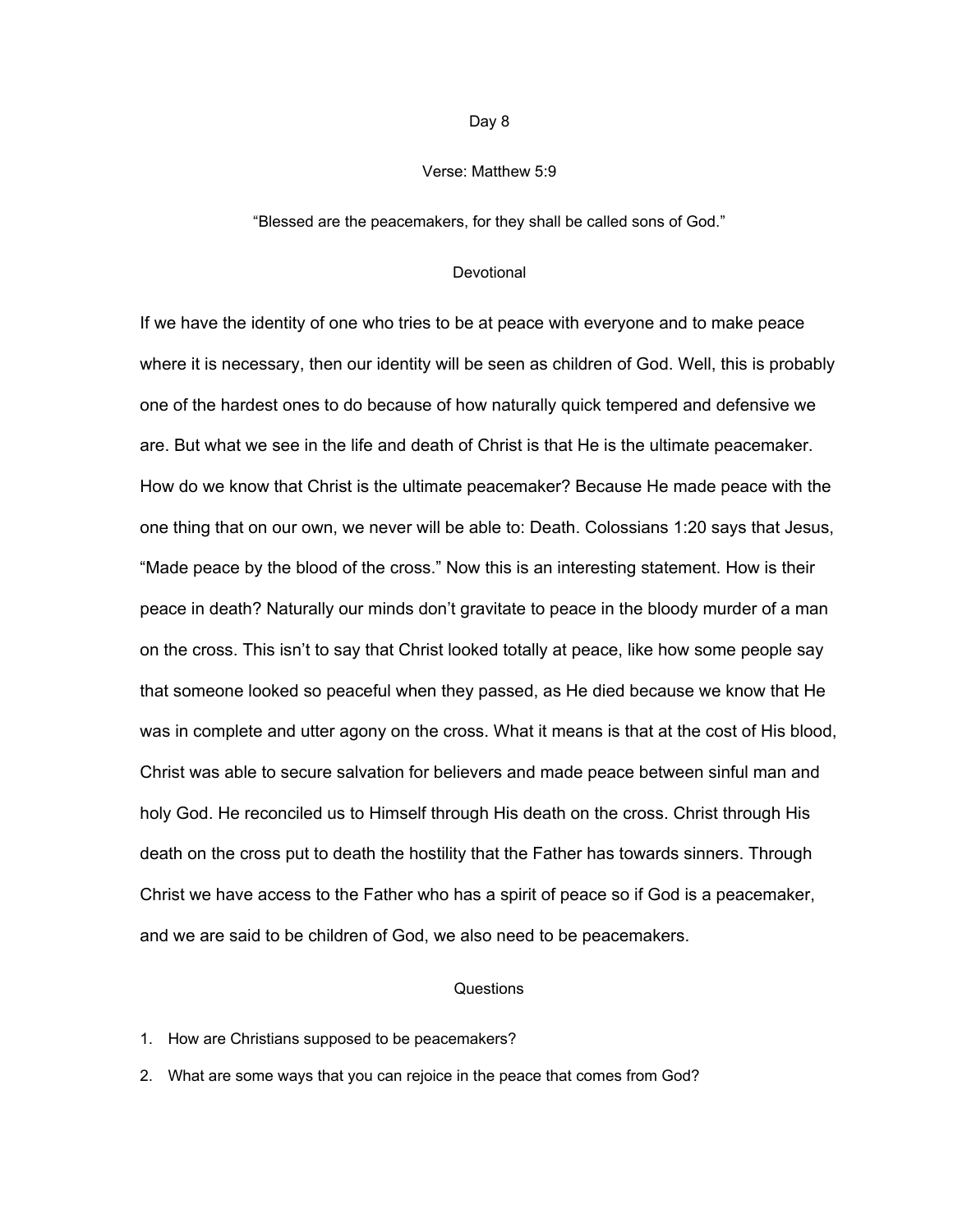## Verse: Matthew 5:10-11

"Blessed are those who are persecuted for righteousness' sake, for theirs is the kingdom of heaven. Blessed are you when others revile you and persecute you and utter all kinds of evil against you falsely on my account."

### Devotional

At first glance, these verses do not sound very inspiring, do they? No one likes persecution. If we are young in our faith, we may read this verse and become totally discouraged. How can we find hope in these verses? Of course, the knowledge that the Kingdom of Heaven is ours is a great reward. The knowledge that we will be with the Lord forever has inspired saints throughout the ages. But there is an even greater encouragement in these verses for us today and it comes at the very end of verse 11. Jesus says that we are blessed when others revile, persecute, and utter all kinds of evil against us falsely on His account. What Christ is saying is because you love Him and you are following after Him, the persecution and the hatred that is directed towards you will actually go towards Him. Christians can confidently face persecution because they know that Christ is standing alongside them. The greatest comfort in the world is to know that God is for us in the midst of our trials and not against us.

- 1. How can Christians be ready for when persecution happens?
- 2. Do you believe that persecution is a sign that God is with us?
- 3. Take a few minutes and pray for believers all over the world that are experiencing persecution.